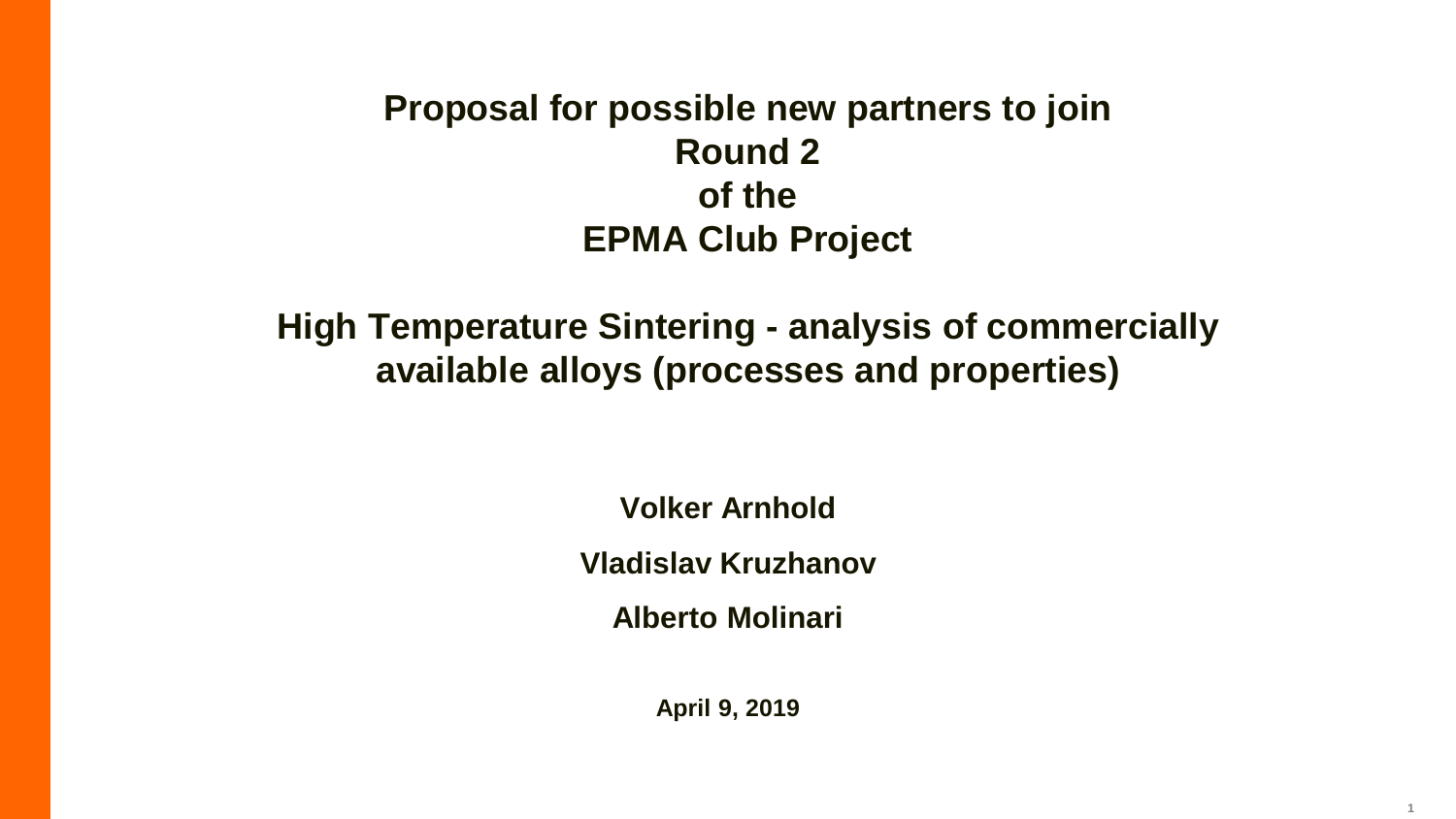## **HTS2 Cost and Project Timeline**

| Item / Task                                |                         | Cost $(\epsilon)$ | Organization        | Cost Round 1   |
|--------------------------------------------|-------------------------|-------------------|---------------------|----------------|
|                                            |                         |                   |                     | for comparison |
| Powder                                     | 5 grades                | $\mathbf{0}$      | <b>HAB &amp; HC</b> | 0              |
|                                            |                         |                   |                     |                |
| Compaction                                 | test pieces and 2 parts | 0                 | 2 or 3 companies    | $\mathbf 0$    |
|                                            |                         |                   |                     |                |
| <b>Sintering</b>                           | 3 furnaces              | 0                 | tbd + HAB + GKN     | 0              |
|                                            |                         |                   |                     |                |
| <b>Testing, Analysis and documentation</b> | 8 weeks                 | 22.000            | UNITN, AM           | 12.000         |
|                                            |                         |                   |                     |                |
| Project Management excl. travel            | 14 x 1200 €/day         | 16.800            | VA& VK              | 15.600         |
|                                            |                         |                   |                     |                |
| Miscellaneous (travel, etc.)               |                         | 4.680             | VA, VK, AM          | 7.180          |
|                                            |                         |                   |                     |                |
| <b>EPMA Management Fee (15%)</b>           |                         | 6.520             |                     | 5.220          |
|                                            |                         |                   |                     |                |
|                                            | Total                   | 50.000            |                     | 40.000         |

- **The cost estimation is based on the experiences of Round 1**
- **More work has been done than originally budgeted; therefore the increased numbers**